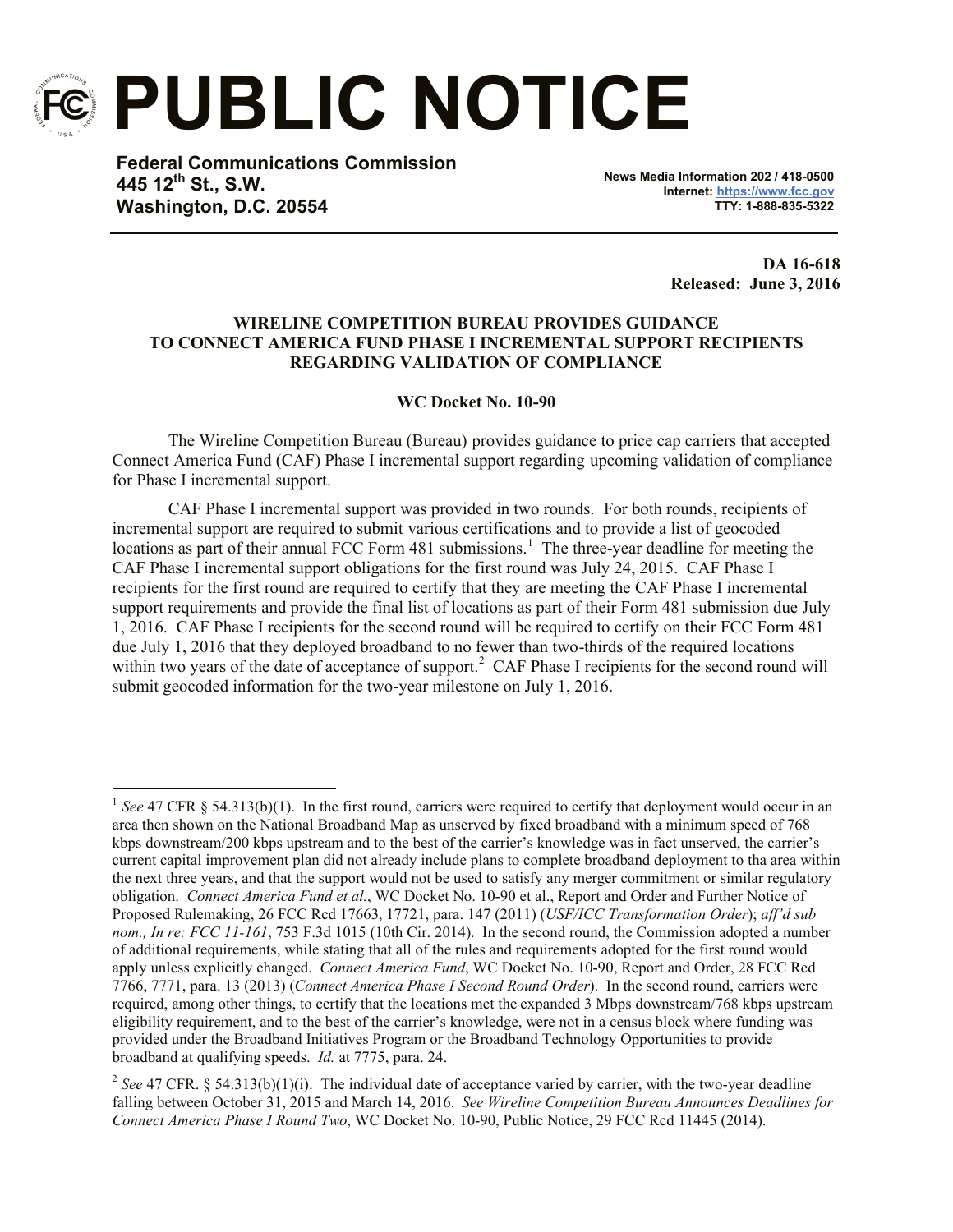USAC will be validating compliance with the deployment milestones and testing the accuracy of certifications.<sup>3</sup> In the *USF/ICC Transformation Order*, the Commission directed USAC to assess compliance for each holding company that receives CAF Phase I funds.<sup>4</sup> The Commission further stated that if the carrier fails to meet its buildout obligations, it "will be required to return the incremental support distributed in connection with that deployment obligation and will be potentially subject to other penalties, including additional forfeitures, as the Commission deems appropriate."<sup>5</sup>

In response to informal inquiries from CAF Phase I incremental support recipients, we now provide guidance as to the types of documentation that recipients should be prepared to produce upon request.<sup>6</sup> Examples of potentially relevant documentation would include, but not be limited to, engineering studies, construction schedules, records of plant placed in service, network maps, advertising materials and/or customer subscription records. Carriers should be prepared to produce their capital improvement plan from the time period immediately pre-dating the acceptance of CAF Phase I incremental support for either round. Carriers also should be prepared to produce documentation demonstrating the steps taken to determine an area was not already served according to the then-current National Broadband Map or slated to become served as a BIP or BTOP project, to the best of their knowledge.<sup>7</sup> Carriers that accepted funding in the second round to deploy to locations shown on the thencurrent National Broadband Map as already served by them with 3 Mbps/768 kbps should be prepared to produce documentation that those locations were served at the time of acceptance through a copper-fed digital subscriber line access multiplexer.

The codified rule requires a carrier to certify at the two-year deadline that it has "deployed" to no fewer than two-thirds of the required number of locations, while the codified rule for the three-year deadline requires a carrier to certify that it has "deployed to all of the required locations" and that "it is offering broadband service" meeting the requirements for Phase I incremental support.<sup>8</sup> Because we have not previously addressed the differing terminology in the rule for the two-year deadline, we will allow carriers to certify compliance with the two-year deadline for Phase I if they had installed the necessary infrastructure and facilities to offer service meeting the requisite requirements, even if they were not

4 *Id*.

<sup>&</sup>lt;sup>3</sup> In the *USF/ICC Transformation Order*, the Commission required CAF Phase I incremental support recipients to complete "build-out to two-thirds of the requisite number of locations within two years. We direct USAC to assess compliance with this requirement for each holding company that receives CAF Phase I funds." *See USF/ICC Transformation Order*, 26 FCC Rcd at 17866, para. 628. The Commission indicated that carriers should be prepared to demonstrate that "assets necessary to offer broadband service have been placed in service in the requisite number of locations" and directed USAC "to test the accuracy of certifications made pursuant to our new reporting requirements." *Id*.

<sup>5</sup> *Id*. at 17721, para. 147.

<sup>&</sup>lt;sup>6</sup> See 47 CFR. § 54.320(b) (requiring recipients of high cost support to produce documentation upon request by the Administrator to demonstrate that support was received consistent with the rules).

<sup>&</sup>lt;sup>7</sup> For the first round, the relevant National Broadband Map was as of June 2011. For the second round, the relevant National Broadband Map was as of June 2012.

<sup>8</sup> *Compare* 47 CFR 54.313(b)(1) *with* 47 CFR 54.313(b)(2). In the *USF/ICC Transformation Order*, the Commission required CAF Phase I incremental support recipients to complete "build-out to two-thirds of the requisite number of locations within two years." *See USF/ICC Transformation Order*, 26 FCC Rcd at 17866, para. 628. The Commission indicated that carriers should be prepared to demonstrate that "assets necessary to offer broadband service have been placed in service in the requisite number of locations." *Id.*